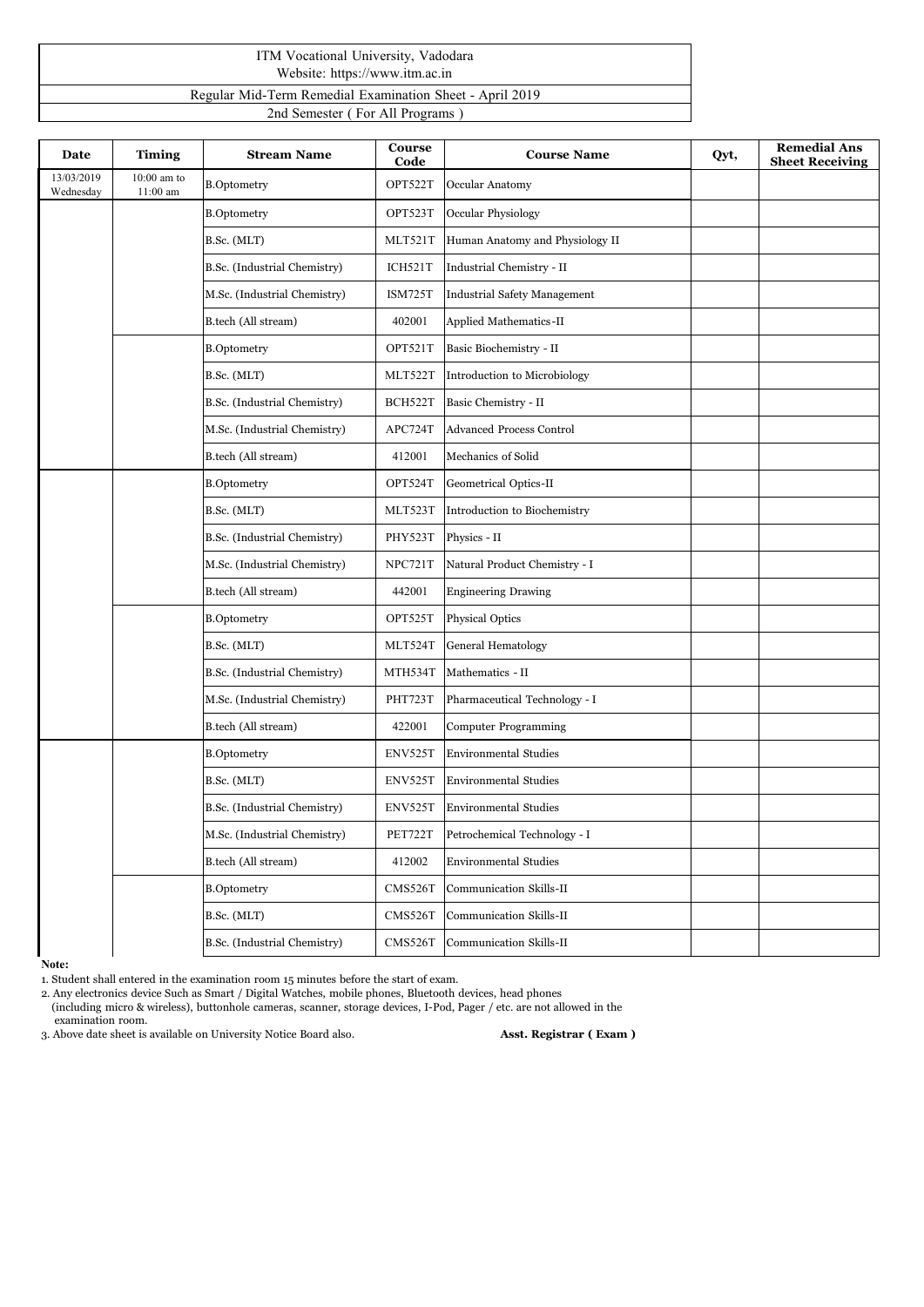## ITM Vocational University, Vadodara Website: https://www.itm.ac.in Regular Mid-Term RemedialExaminationSheet - April 2019 4th Semester ( For All Programs)

| Date | Timing | <b>Stream Name</b>           | Course<br>Code | <b>Course Name</b>                               | Qyt, | <b>Remedial Ans</b><br><b>Sheet Receiving</b> |
|------|--------|------------------------------|----------------|--------------------------------------------------|------|-----------------------------------------------|
|      |        | <b>B.Optometry</b>           | OPT621T        | Optometric Optics-II                             |      |                                               |
|      |        | B.Sc. (MLT)                  | MLT624T        | Mycology                                         |      |                                               |
|      |        | B.Sc. (Industrial Chemistry) | <b>INP541T</b> | Industrial Instrumentation & Process Control - I |      |                                               |
|      |        | B.Tech - (Civil)             | 300401         | Applied Mathematics-IV                           |      |                                               |
|      |        | B.Tech - (CSE)               | 302401         | Graph Theory & Combinatory                       |      |                                               |
|      |        | B.Tech - (EEE)               | 300401         | Applied Mathematics-IV                           |      |                                               |
|      |        | B.Tech - (Mechanical)        | 304406         | Computer aided Machine design                    |      |                                               |
|      |        | <b>B.Tech - Mechatronics</b> | 300401         | Applied Mathematics-IV                           |      |                                               |
|      |        | <b>B.Optometry</b>           | OPT622T        | Visual Optics-II                                 |      |                                               |
|      |        | B.Sc. (MLT)                  | MLT622T        | Cytopathology and Cytotechnology                 |      |                                               |
|      |        | B.Sc. (Industrial Chemistry) | <b>UOP542T</b> | Unit Operation - II                              |      |                                               |
|      |        | B.Tech - (Civil)             | 301402         | <b>Building Construction &amp; Materials</b>     |      |                                               |
|      |        | B.Tech - (CSE)               | 302402         | Database Management System                       |      |                                               |
|      |        | B.Tech - (EEE)               | 303401         | Electrical Machines - I                          |      |                                               |
|      |        | B.Tech - (Mechanical)        | 304404         | Fluid Power Engineering                          |      |                                               |
|      |        | <b>B.Tech - Mechatronics</b> | 305401         | Electrical Technology & Drive                    |      |                                               |
|      |        | <b>B.Optometry</b>           | OPT625T        | Pathology                                        |      |                                               |
|      |        | B.Sc. (MLT)                  | MLT621T        | Histopathology                                   |      |                                               |
|      |        | B.Sc. (Industrial Chemistry) | OCH543T        | Organic Chemistry - I                            |      |                                               |
|      |        | B.Tech - (Civil)             | 301401         | Structural Analysis - I                          |      |                                               |
|      |        | B.Tech - (CSE)               | 302403         | Design & Analysis of Computer Algorithms         |      |                                               |
|      |        | B.Tech - (EEE)               | 303402         | Linear Electronics Circuits                      |      |                                               |
|      |        | B.Tech - (Mechanical)        | 304402         | Mechanical Measurement and Metrology             |      |                                               |
|      |        | <b>B.Tech - Mechatronics</b> | 305402         | <b>Dynamics of Machines</b>                      |      |                                               |
|      |        | <b>B.Optometry</b>           | OPT624T        | <b>Basic Pharmacology</b>                        |      |                                               |
|      |        | B.Sc. (MLT)                  | MLT623T        | Bacteriology                                     |      |                                               |
|      |        | B.Sc. (Industrial Chemistry) | IMM544T        | Industrial Management - I                        |      |                                               |
|      |        | B.Tech - (Civil)             | 301404         | Concrete Technology                              |      |                                               |
|      |        | B.Tech - (CSE)               | 300701         | Principle Of Management                          |      |                                               |
|      |        | B.Tech - (EEE)               | 303403         | Elements of Electromagnetic Fields               |      |                                               |
|      |        | B.Tech - (Mechanical)        | 304403         | Manufacturing Process-II                         |      |                                               |
|      |        | <b>B.Tech - Mechatronics</b> | 305403         | <b>Manufacturing Process-I</b>                   |      |                                               |
|      |        | <b>B.Optometry</b>           | OPT623T        | Ocular Diseases-II                               |      |                                               |
|      |        | B.Sc. (MLT)                  | MLT625T        | General Biochemistry II                          |      |                                               |
|      |        | B.Sc. (Industrial Chemistry) | INS545T        | <b>Industrial Safety</b>                         |      |                                               |
|      |        | B.Tech - (Civil)             | 301403         | Geotechnical Engineering                         |      |                                               |
|      |        | B.Tech - (CSE)               | 303505         | Micro-Processor &Micro-Controller                |      |                                               |
|      |        | B.Tech - (EEE)               | 303404         | Network Analysis & Synthesis                     |      |                                               |
|      |        | B.Tech - (Mechanical)        | 304401         | <b>Electrical Machines</b>                       |      |                                               |
|      |        | <b>B.Tech - Mechatronics</b> | 304305         | Fluid Mechanics & Hydraulic Machinery            |      |                                               |
|      |        | <b>B.Optometry</b>           | CMS516T        | Commuication Skills                              |      |                                               |
|      |        | B.Sc. (MLT)                  | MLT626T        | Pathology                                        |      |                                               |
|      |        | B.Sc. (Industrial Chemistry) | ANC546T        | Analytical Chemistry - I                         |      |                                               |
|      |        | B.Tech - (Civil)             | 301405         | Surveying-II                                     |      |                                               |
|      |        | B.Tech - (EEE)               | 303405         | Power Electronics                                |      |                                               |
|      |        | B.Tech - (Mechanical)        | 304405         | Machine Design and Industrial drafting           |      |                                               |
|      |        |                              |                |                                                  |      |                                               |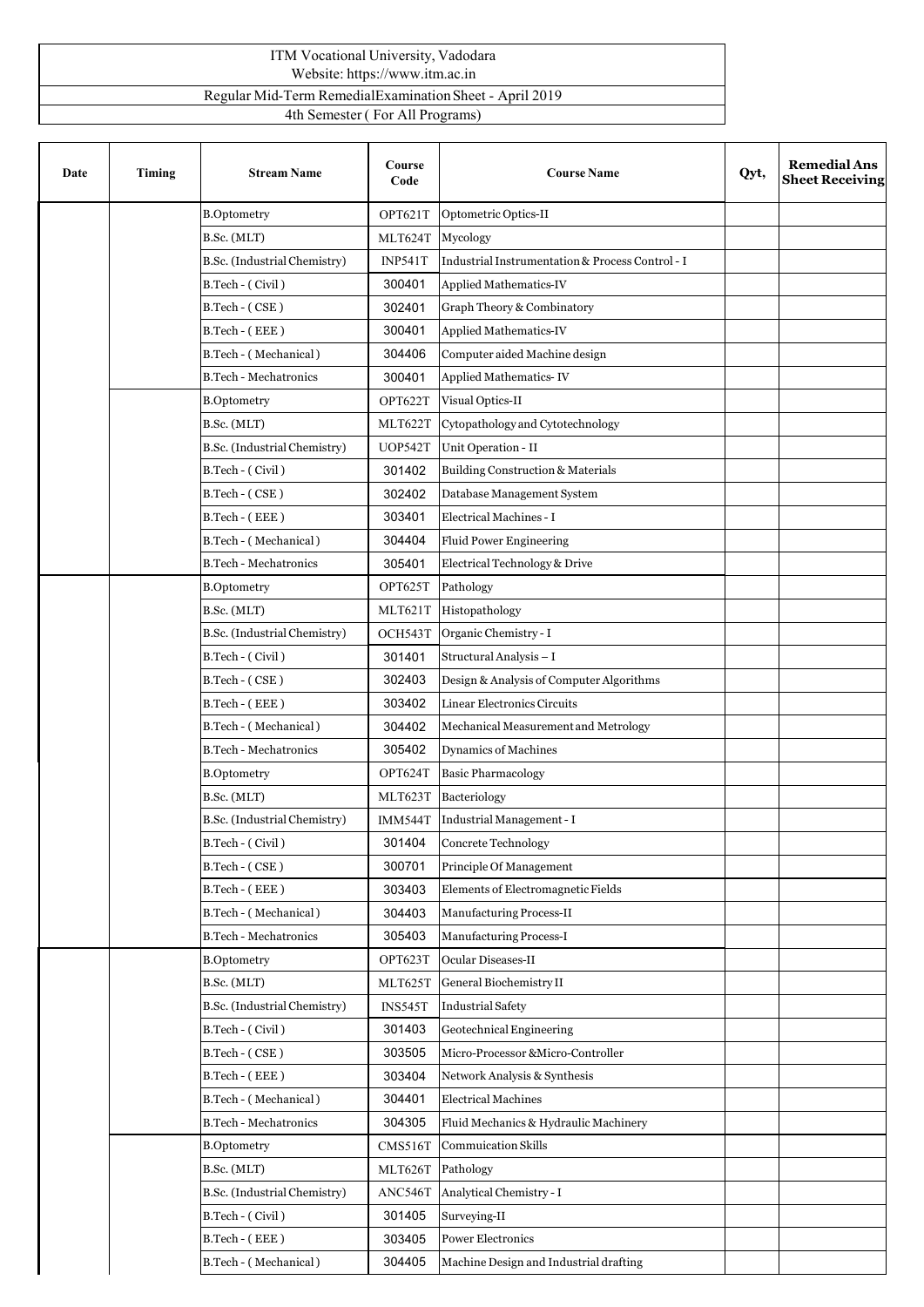|       | B.<br>l'ech<br>chatronics<br>Me.<br>. | 305404 | Drawing<br>-Machine I<br>۱) Acıon<br>. OT<br>Fundamental<br>. |  |
|-------|---------------------------------------|--------|---------------------------------------------------------------|--|
| Note: |                                       |        |                                                               |  |

1. Student shall entered in the examination room 15 minutes before the start of exam.

2. Any electronics device Such as Smart / Digital Watches, mobile phones, Bluetooth devices, head phones (including micro & wireless), buttonhole cameras, scanner, storage devices,I-Pod, Pager / etc. are not allowed in the examination room.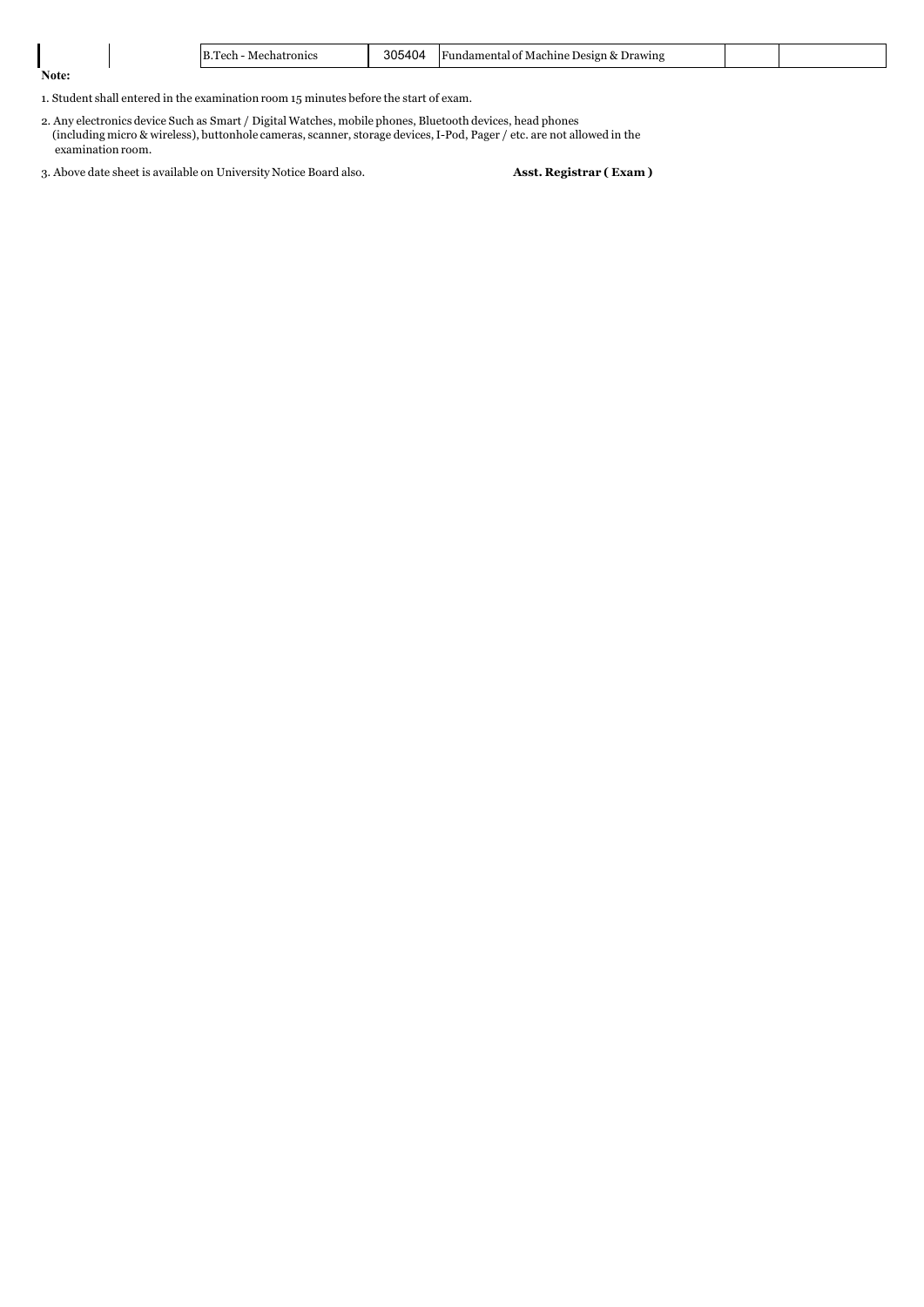## ITM Vocational University, Vadodara Website: https://www.itm.ac.in

Regular Mid-Term Remedial Examination Sheet -April 2019

6th Semester (For All Programs)

| Date | Timing | <b>Stream Name</b>           | Course<br>Code | <b>Course Name</b>                    | Qty | <b>Remedial Ans</b><br><b>Sheet Receiving</b> |
|------|--------|------------------------------|----------------|---------------------------------------|-----|-----------------------------------------------|
|      |        | <b>B.Optometry</b>           | OPT709T        | <b>Binocular Vision-II</b>            |     |                                               |
|      |        | B.Sc. (MLT)                  | MLT721T        | Mycology                              |     |                                               |
|      |        | B.Tech - (Civil)             | 301602         | <b>Structural Design-I</b>            |     |                                               |
|      |        | B.Tech - (CSE)               | 302601         | Advanced JAVA                         |     |                                               |
|      |        | B.Tech - (EEE)               | 303606         | Micro-Controller & Embedded Systems   |     |                                               |
|      |        | B.Tech - (Mechanical)        | 304602         | Computer Integrated Manufacturing     |     |                                               |
|      |        | <b>B.Tech - Mechatronics</b> | 305604         | <b>Computer Aided Design</b>          |     |                                               |
|      |        | <b>B.Optometry</b>           | OPT712         | Occupational Optometry                |     |                                               |
|      |        | B.Sc. (MLT)                  | MLT722T        | Cytology and Cytotechnology           |     |                                               |
|      |        | B.Tech - (Civil)             | 301603         | Fluid Mechanics-II                    |     |                                               |
|      |        | B.Tech - (CSE)               | 302602         | Web Technologies                      |     |                                               |
|      |        | B.Tech - (EEE)               | 303603         | <b>Digital Signal Processing</b>      |     |                                               |
|      |        | B.Tech - (Mechanical)        | 304604         | Control System                        |     |                                               |
|      |        | <b>B.Tech - Mechatronics</b> | 305602         | Hydraulic and Pneumatic System        |     |                                               |
|      |        | <b>B.Optometry</b>           | OPT711T        | Dispensing Optometry                  |     |                                               |
|      |        | B.Sc. (MLT)                  | MLT723T        | Cytogenetics and Tissue Culture       |     |                                               |
|      |        | B.Tech - (Civil)             | 301601         | Estimation Costing and valuation      |     |                                               |
|      |        | B.Tech - (CSE)               | 302603         | Theory of Computation                 |     |                                               |
|      |        | B.Tech - (EEE)               | 303604         | Electrical Machine Design             |     |                                               |
|      |        | B.Tech - (Mechanical)        | 304603         | Advanced Internal Combustion Engine   |     |                                               |
|      |        | <b>B.Tech - Mechatronics</b> | 305601         | Measurement and Metrology             |     |                                               |
|      |        | <b>B.Optometry</b>           | OPT708T        | Conatct Lens-II                       |     |                                               |
|      |        | B.Sc. (MLT)                  | MLT724T        | Advanced Diagnostic Techniques        |     |                                               |
|      |        | B.Tech - (Civil)             | 301605         | Environmental Engineering-II          |     |                                               |
|      |        | B.Tech - (CSE)               | 302604         | Software Engineering                  |     |                                               |
|      |        | B.Tech - (EEE)               | 303602         | Power System - II                     |     |                                               |
|      |        | B.Tech - (Mechanical)        | 304605         | Non Conventional Energy Sources       |     |                                               |
|      |        | <b>B.Tech - Mechatronics</b> | 305606         | Production Technology                 |     |                                               |
|      |        | <b>B.Optometry</b>           | OPT710         | Public Health and Community Optometry |     |                                               |
|      |        | B.Tech - (Civil)             | 301604         | <b>Irrigation Engineering</b>         |     |                                               |
|      |        | B.Tech - (CSE)               | 302607         | Artificial Intelligence               |     |                                               |
|      |        | B.Tech - (EEE)               | 303601         | High Voltage Engineering              |     |                                               |
|      |        | B.Tech - (Mechanical)        | 304601         | Refrigeration and Airconditioning     |     |                                               |
|      |        | <b>B.Tech - Mechatronics</b> | 305605         | Embedded System                       |     |                                               |
|      |        | <b>B.Optometry</b>           | PED727T        | Personality Development               |     |                                               |
|      |        | B.Tech - (EEE)               | 303605         | Communication Engineering             |     |                                               |
|      |        | B.Tech - Mechatronics        | 305603         | PLC & Sensor System                   |     |                                               |

**Note:**

1. Student shall entered in the examination room 15 minutes before the startof exam.

2. Any electronics device Such as Smart / Digital Watches, mobile phones, Bluetooth devices, head phones (including micro & wireless), buttonhole cameras, scanner, storage devices, I-Pod, Pager / etc. are not allowed in the examination room.